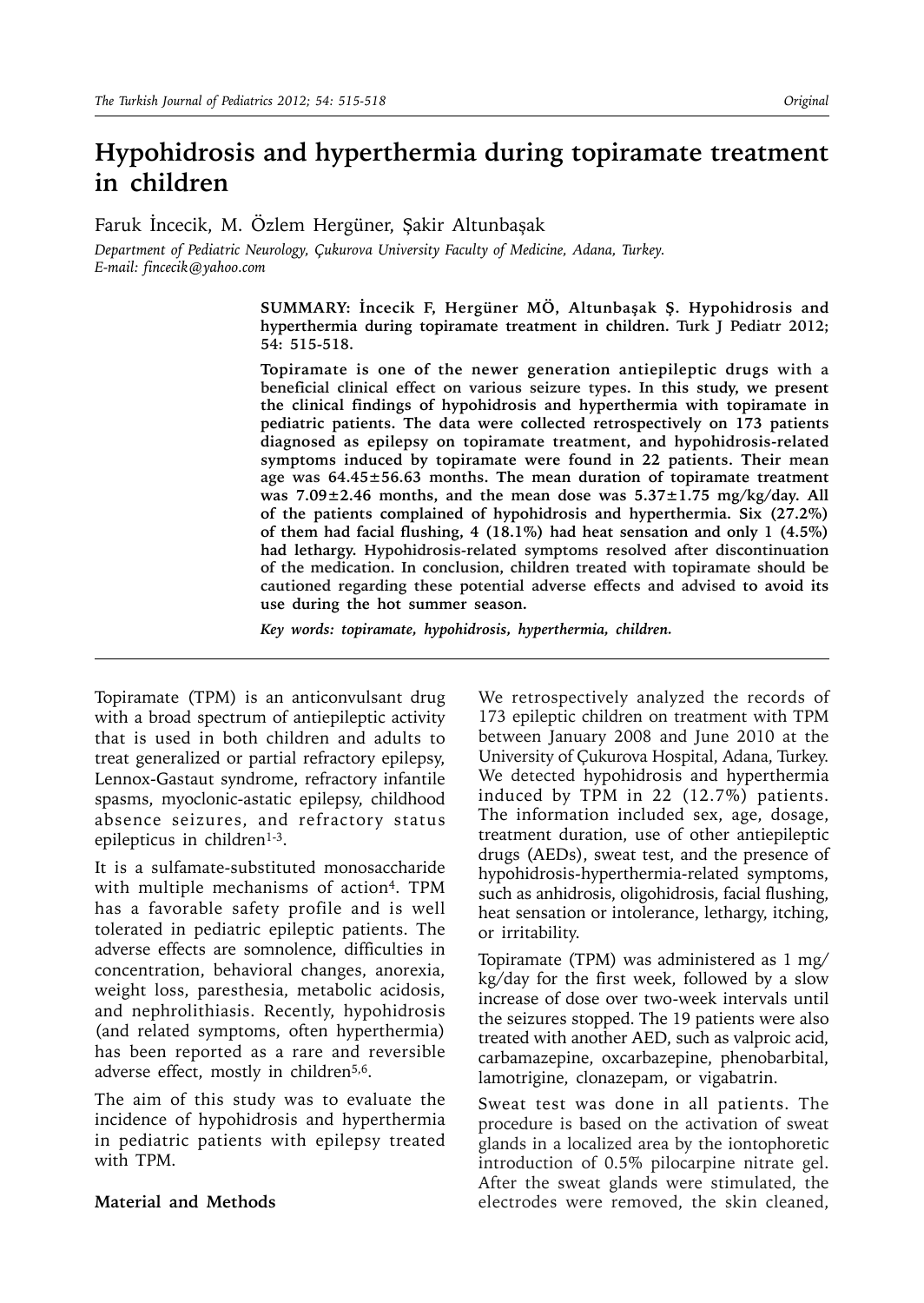and sweat was collected over the exact region where the pilocarpine was iontophoresed. Sweat electrolytes were then measured. The test was performed firstly during the TPM treatment, and then a second test was performed after discontinuation of the medication.

## **Results**

We identified 22 patients (15 boys, 7 girls) who had developed hypohidrosis and hyperthermiarelated symptoms due to TPM treatment. The mean age of the children was  $64.45 \pm 56.63$ months (range: 8–192 months). Fifteen patients (68.2%) were <6 years of age. Nineteen patients (86.4%) had taken polytherapy medication, while 3 (13.6%) were under TPM monotherapy.

In the study, the duration of TPM management was  $7.09 \pm 2.46$  months (range: 2-11 months), and the mean TPM dose was  $5.37 \pm 1.75$  mg/ kg/day (range: 2-8 mg/kg/day). Thirteen patients (59.1%) had taken  $<6$  mg/kg/day, and 9  $(40.9\%)$  had taken >6 mg/kg/day. All of the patients complained of hypohidrosis and hyperthermia. Six (27.2%) had facial flushing, 4 (18.1%) had heat sensation, and only 1 (4.5%) had lethargy in addition to hyperthermia. Hypohidrosis-related symptoms are summarized in Table I.

In the polytherapy medication group, the additional AEDs were valproic acid, carbamazepine, oxcarbazepine, lamotrigine, vigabatrin, phenobarbital, and clonazepam. Ten (45.5%) patients used two AEDs, 8 (36.4%) used three AEDs, and 1 (4.5%) used four AEDs.

Sweat test was performed with pilocarpine iontophoresis in all patients during the treatment, but sweat could not be collected. Then TPM was stopped, and the sweat test was repeated after one month. The mean sweat chloride concentration was  $47.14 \pm 6.88$  mEq/L (range: 40-65 mEq/L) in those measurements. The demographic details, seizure type, duration

and dose of the medication, and additional AEDs are shown in Table II. All hypohidrosis-related symptoms disappeared after discontinuation of TPM.

## **Discussion**

Topiramate (TPM) is an anticonvulsant medication indicated for treatment of various types of seizures, especially in refractory focal and secondarily generalized seizures. TPM has demonstrated a good safety profile. The most common side effects are somnolence, cognitive dysfunction, confusion, and nervousness, whereas the less frequent side effects include lability of mood, weight loss, metabolic acidosis, paresthesia, and nephrolithiasis. Recently, hypohidrosis and heat intolerance, with or without febrile episodes, have been reported in children under TPM treatment<sup>7,8</sup>. Hypohidrosis has been described in all ages of childhood and in adjunctive therapy, and seems to be rare and generally reversible. Among the less frequent side effects of TPM, hyperthermia has been reported in approximately 10% of treated children<sup>6</sup>.

Sweating is an important function in the regulation of body temperature. Physiologic sweating is a complex function regulated by the sympathetic system as well as factors and neurotransmitters (e.g., acetylcholine, calcitonin gene-related, histidine, methionine) localized in the periglandular nerves or within human sweat glands. In addition, immunohistochemical studies have demonstrated that isoenzymes of carbonic anhydrase I and II have been identified in human eccrine sweat glands<sup>4,5</sup>. Hypohidrosis is inability to produce or deliver sweat to the surface of the skin, and thus may lead to hyperthermia or heat stroke. It is important to note that pediatric patients are more sensitive to hypohidrosis than adults.

Topiramate (TPM) consists of a sulfamatesubstituted monosaccharide that acts by blocking the sodium channel, enhancing GABA-

| Table I. Clinical Symptoms of our Patients $(n = 22)$ |  |  |  |
|-------------------------------------------------------|--|--|--|
|-------------------------------------------------------|--|--|--|

|                            | Number   | $\%$ |
|----------------------------|----------|------|
| Hyperthermia               | 22       | 100  |
| Facial flushing            | $\sigma$ | 27.2 |
| Heat sensation             | 4        | 18.1 |
| Lethargy with hyperthermia |          | 4.5  |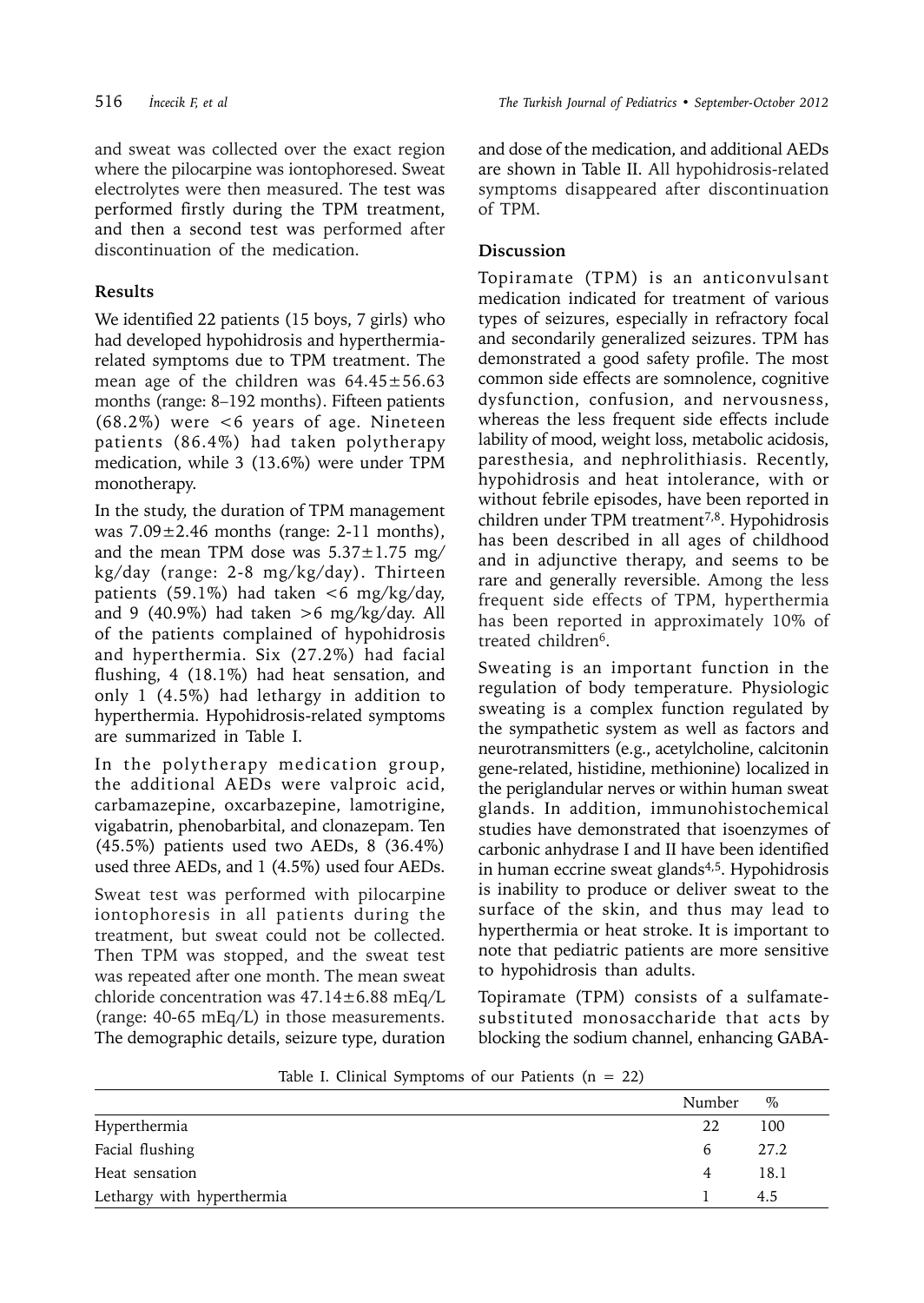|                |                                                |                                               |                                  | Table II. Demographic Details of our Patients |                       |                                                                                                                       |
|----------------|------------------------------------------------|-----------------------------------------------|----------------------------------|-----------------------------------------------|-----------------------|-----------------------------------------------------------------------------------------------------------------------|
| ž              | Sex                                            | (months)<br>Age                               | Dose $(mg/kg/day)$               | Duration (months)                             | Seizure type          | Additional AED (n)                                                                                                    |
|                | Щ.                                             |                                               | L                                |                                               | පි                    |                                                                                                                       |
|                |                                                | 8377                                          | 9                                |                                               | <b>B</b>              | OBZ                                                                                                                   |
|                |                                                |                                               |                                  | $^{\circ}$                                    | GTC, M                | VPA                                                                                                                   |
|                | <b>N X X X H H X X X X X X X X H H X X X H</b> |                                               | 5, 5, 5, 4                       |                                               | GTC, M                | PB+VPA+LTG                                                                                                            |
| 5              |                                                | $\overline{18}$                               |                                  |                                               | SP, CP                | VPA+OBZ                                                                                                               |
| $\circ$        |                                                |                                               |                                  |                                               |                       | CBZ                                                                                                                   |
| $\overline{ }$ |                                                |                                               |                                  |                                               |                       | CBZ                                                                                                                   |
| $\infty$       |                                                |                                               |                                  |                                               |                       | VPA+OBZ                                                                                                               |
| $\sigma$       |                                                |                                               |                                  |                                               |                       | VPA+CBZ                                                                                                               |
|                |                                                |                                               | $6.7$<br>$0.7$<br>$0.5$<br>$0.7$ |                                               | ഇ                     | PB+VPA                                                                                                                |
|                |                                                |                                               |                                  | 5                                             | GTC, M                | VPA+LTG                                                                                                               |
|                |                                                |                                               |                                  | 5                                             | CP, SG                | CBZ                                                                                                                   |
|                |                                                |                                               |                                  | t                                             | SP, CP                | VPA+CBZ                                                                                                               |
|                |                                                |                                               |                                  | $\infty$                                      | $\geq$                | VPA                                                                                                                   |
|                |                                                |                                               | 4.885                            | Q                                             |                       | OBZ                                                                                                                   |
| Φ              |                                                | 1922 8544982                                  |                                  |                                               | C<br>ទី<br>បាន<br>បាន | VPA                                                                                                                   |
|                |                                                |                                               | $\overline{\mathcal{A}}$         | LO.                                           |                       |                                                                                                                       |
| ≌              |                                                | $\overline{a}$                                |                                  |                                               | $\overline{5}$        |                                                                                                                       |
| $\overline{0}$ |                                                |                                               | 5 G                              | 5                                             | SP, CP                | <b>OBZ</b>                                                                                                            |
| $\overline{c}$ |                                                |                                               | 5                                | LO                                            | $\overline{c}$        | VPA                                                                                                                   |
| ន ន            |                                                | 48                                            | ന                                |                                               | GTC, M                | VPA+CLN                                                                                                               |
|                |                                                | $\mathcal{S}$                                 | ഗ                                | G                                             | CP, M                 | VPA                                                                                                                   |
|                |                                                | F: Female. M: Male. AED: Antiepileptic drugs. | Ë                                |                                               |                       | Complex partial seizure. SP: Simple partial seizure. IS: Infantile spasms. GTC: Generalized tonic-clonic seizure. SG: |

Secondarily generalized seizure. M: Myoclonic. CBZ: Carbamazepine. CLN: Clonazepam. PB: Phenobarbital. LTG: Lamotrigine. VGB: Vigabatrin. VPA: Valproic acid. OBZ:

Secondarily generalized seizure. M: Myoclonic. CBZ: Carbamazepine. CLN: Clonazepam. PB: Phenobarbital. LTG: Lamotrigine. VGB: Vigabatrin. VPA: Valproic acid. OBZ:

Oxcarbazepine.

Oxcarbazepine.